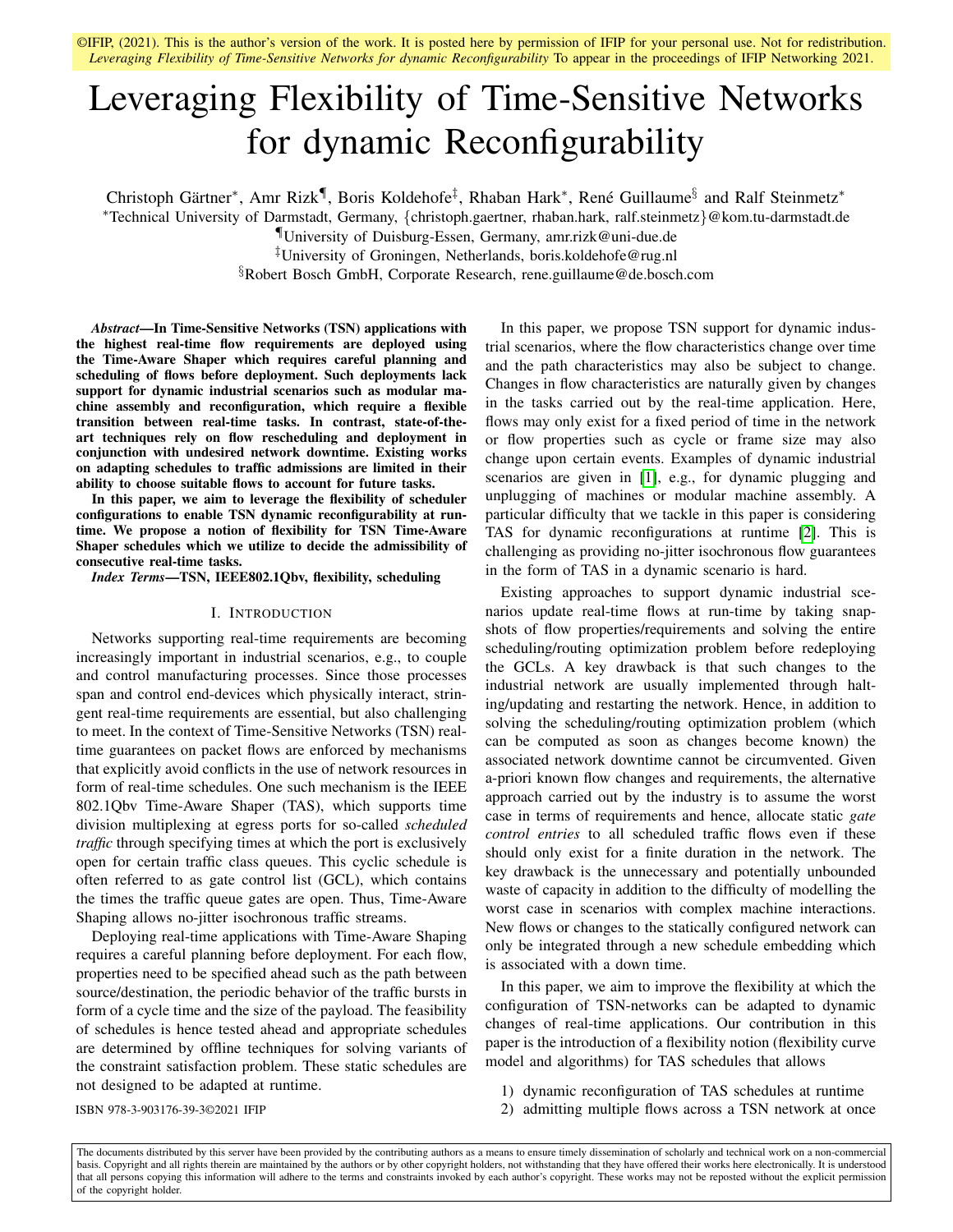<span id="page-1-0"></span>without the need to recompute these schedules.

#### II. RELATED WORK

In the following, we briefly review the related work specifically with respect to *(i)* calculating and reconfiguring schedules for TSN, *(ii)* models that allow obtaining performance guarantees for real-time traffic flows and finally *(iii)* notions of flexibility and adaptivity in resource allocation problems.

Creating static schedules to populate the gate control lists of TSN switches before deploying any real-time applications in the network can be carried out by solving a constraint satisfaction problem such as in [\[3\]](#page-5-2), [\[4\]](#page-5-3). These works use Satisfiability Modulo Theories (SMT) solvers to generate schedules that meet a-priori specified flow requirements. Similarly, the authors of [\[5\]](#page-5-4) use integer linear programming (ILP) to find a valid gate schedule. They introduce the notion of a flowspan, which indicates the time until all flows are delivered within each cycle, which grows when new flows are admitted on the limiting path. The authors search for schedules that minimize the flowspan using an ILP solver. Note that the assumption in [\[5\]](#page-5-4) is that all flows possess the same cycle time. The approach is designed to focus GCL events at the beginning of each cycle, thus not directly applicable to answer the question of embedding one or more flows at once.

Changing flow characteristics can require the incremental addition of a set of flows. The work in [\[6\]](#page-5-5) is closest to ours as it enables TSN reconfiguration at runtime using a heuristic. A requested admission of a new flow invokes the execution of a scheduling heuristic, which tries to find a valid schedule for *individually added* flows. If this is unsuccessful, the heuristic builds an entirely new schedule, e.g. through invoking classical scheduling approaches, which may discard existing flow timings. Note that the heuristic allows for only one flow-admission at a time, if multiple flows are to be added, another heuristic is needed that orders flows for an incremental admission. The work in [\[7\]](#page-5-6) aims at the reconfiguration of GCLs by deciding if scheduled traffic gate windows can be populated with additional flows or are allowed to be extended. In contrast to our work added flows change the behavior within the time window for scheduled traffic, therefore affecting *all flows* within the traffic window.

Network Calculus based models such as [\[8\]](#page-5-7)–[\[10\]](#page-5-8) capture various properties of different TSN mechanisms such as IEEE 802.1 Ba/AS/Qat/Qav/Qcr very well. Service Curves for TSN schedulers enable the derivation of deterministic delay bounds given known constraints on the flow burstiness. Complementary to these works we consider here isochronous flows that are scheduled using the Time-Aware Shaper as given in IEEE 802.1Qbv. The key differences that make modeling such a scenario using Network Calculus hard are that *(i)* flows require contiguous service and *(ii)* flows need to arrive in an isochronous form at the destination. The first key difference becomes clear when considering the so-called strong service guarantee [\[11\]](#page-5-9) (also known as strict service curve [\[8\]](#page-5-7)) that describes the service using a function  $S(t)$  that fulfills the relationship  $D(t) \geq D(\tau) + S(t - \tau)$  for all  $0 \leq \tau \leq t$ 

with  $D(t)$  being the cumulative departures of a system (e.g. buffered link or scheduler). The argument made by a strict service curve is not directly applicable to the TAS flow admission, i.e., the value the service curve at  $t - \tau$  does not solely decide whether a flow that requires service of length less than  $t - \tau$  is contiguously admissible. The second key difference relates to the type of guarantee that can immediately be obtained from network calculus models. While obtaining delay bounds is well understood given a deterministic network calculus model [\[8\]](#page-5-7), guarantees on isochronicity are not.

As we define a notion of flexibility in this paper, we note that previous works that analyze resource allocation algorithms in the context of shop floor/production [\[12\]](#page-5-10) or network virtualization scenarios [\[13\]](#page-5-11) provide viable starting points for this goal. In a nutshell, these works measure flexibility as a ratio of what we call weighted execution of tasks to the weight of a measurable task set. Now, the interpretation of this task set as well as its execution depends on the context of the flexibility notion. In [\[12\]](#page-5-10) the flexibility of a production system is measured in terms of the ratio of the integral of the machine-task efficiency rating with respect to the weightdensity function of tasks normalized by the overall task weight. In [\[13\]](#page-5-11) flexibility is generalized towards network virtualization with a "weighted execution" that depends on the time and cost of introducing changes to virtualized network resources with a corresponding appropriate normalization. These works, however, do not lend themselves easily to model the queueing behavior that we allow at the TAS. Essentially, the *computation* of such a flexibility measure under a combination of queueing and scheduling remains very hard.

## III. PROBLEM DESCRIPTION

<span id="page-1-1"></span>In this paper, we consider a dynamic network centric realtime application, comprising a set of dynamically deployable real-time tasks  $T = \{t_1, \ldots, t_l\}$ . We use the number of tasks  $l \in \mathbb{N}$  to define the index set  $[l] := \{1, 2, \ldots, l\}$ . Each task  $t_i$ will impose a set of flows  $F_i = \{f_{i1}, \ldots, f_{im}\}\$ , which defines the network traffic necessary to perform the task. The task set  $T$  may be given as a directed acyclic graph that describes the temporal behavior of the application. In the following, we consider a simple totally ordered task set T.

Each flow  $f_{ij}$  is associated with a specific real-time requirement and task  $t_i$  can execute only if all of its flows can be admitted to the real-time network. Hence, the network needs to admit a sequence of flow sets  $(F_i)_{i \in [l]}$  in order for the real-time tasks of the real-time application to make progress.

As depicted in Fig. [1](#page-2-0) we consider real-time applications that dynamically introduce new flows  $f_{ij}$  or new flow sets  $F_i$  depending on the current application state and goal. Such real-time applications abstract dynamic use cases in industrial automation such as dynamic plugging and unplugging of machines or modular machine assembly that are mentioned in [\[1\]](#page-5-0). Fig. [1](#page-2-0) shows a controller that is responsible for calculating the schedules at every output port at every switch and translating these to gate control lists that control the exclusive mapping of switch ports to output queues. Admitting a new flow  $f_{ij}$  of  $t_i$ 

The documents distributed by this server have been provided by the contributing authors as a means to ensure timely dissemination of scholarly and technical work on a non-commercial basis. Copyright and all rights therein are maintained by the authors or by other copyright holders, not withstanding that they have offered their works here electronically. It is understood that all persons copying this information will adhere to the terms and constraints invoked by each author's copyright. These works may not be reposted without the explicit permission of the copyright holder.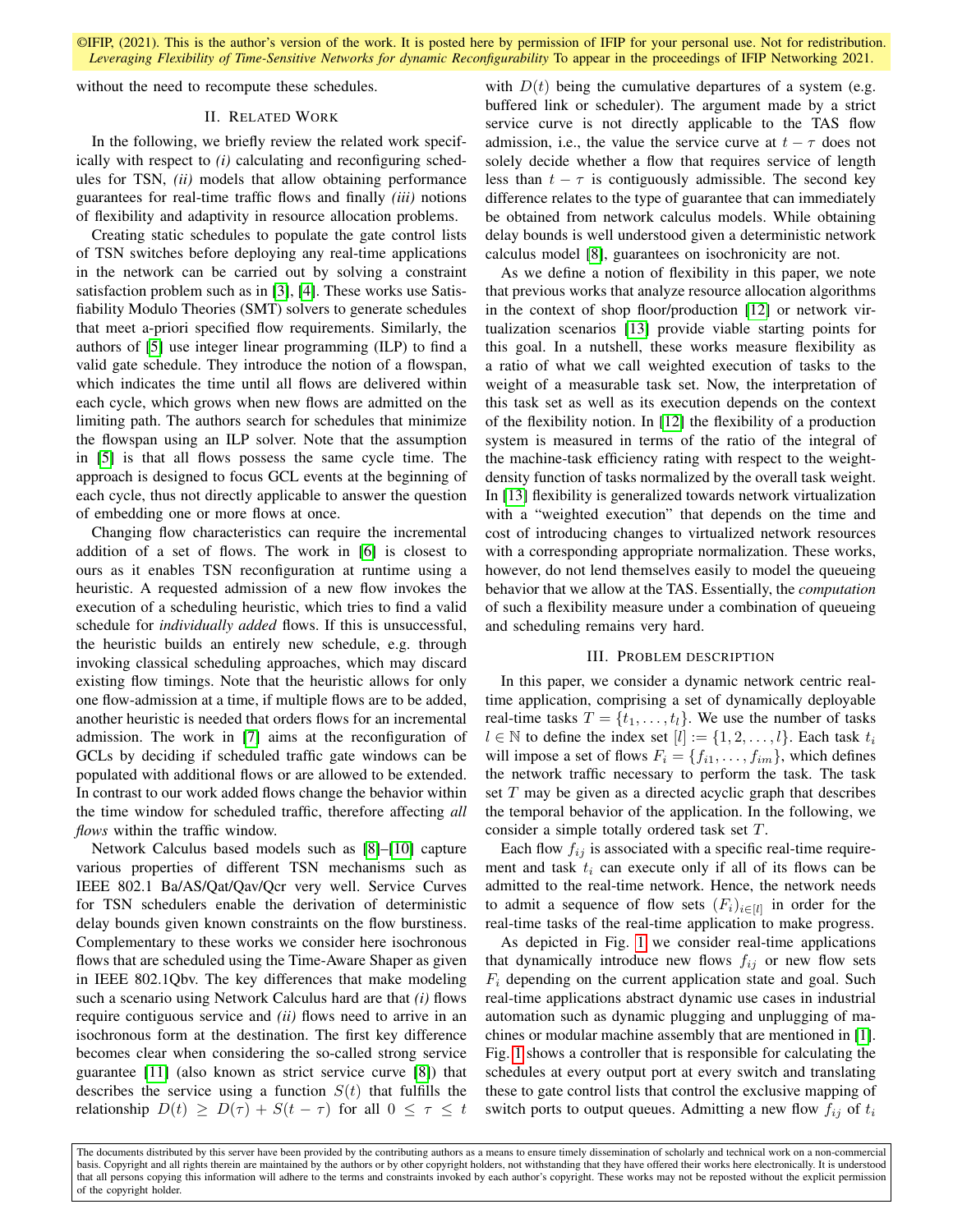<span id="page-2-0"></span>

Fig. 1: New Devices request the admittance of new flows at the central controller that calculates a possible embedding and updates the global and local schedule of the network.

to the network requires a careful analysis whether a resulting schedule is meeting the real-time requirements of all admitted flows. To understand the overhead let's consider the following scenarios engaged in the admission process:

Consider first, there is sufficient capacity available. Recall that flows require contiguous transmission slots and cannot be split in time. In this scenario the controller can aim to determine a complimentary schedule to integrate the new flow. If not sufficient capacity is available then the controller may analyze whether a new schedule will allow to integrate the flow. Note that deploying the new schedule requires stopping the running tasks which leads to a down time of the network. Alternatively, the task  $t_i$  could be suspended until sufficient network resources of the network become available.

Overall, we assume in this paper that a controller of the realtime application aims to maximize the throughput in executing real-time tasks over the real-time network. A critical issue, required in all discussed scenarios, is to support the controller in detecting that one or more flows can be admitted. In this paper we propose a model that efficiently supports this decision and reduces the time until new flows can be admitted.

# IV. SYSTEM MODEL

In this section, we present a model of a time-sensitive network with TAS that lends itself to the derivation of a notion of flexibility for TAS schedules. We also provide a short review of schedule calculation for IEEE 802.1Qbv.

#### *A. Network model*

We model a given time-sensitive network as a graph  $G(V, E)$ . The real-time capable devices in V comprise output queued switches and end-devices, each with at least one Time-Sensitive Networking (TSN) scheduling mechanism enabled. An example of such scheduling mechanism is IEEE 802.1Qbv. The real-time capable devices are connected by bi-directional symmetrical links in E. Cyclic or isochronous real-time traffic belonging to a task  $t_i$  is described by the set of flows  $F_i$ where each flow  $f_{ij} \in F_i$  is associated with a specification that characterizes the real-time behavior in terms of requirements and properties of end-to-end communication. Flow properties include the cycle time, source and destination node pair and payload size. The requirements describe the allowed packet loss per time-period, allowed jitter and an end-to-end delay bound. A scheduled TSN network using TAS (IEEE 802.1Qbv) has at each vertex  $v \in V$  a set of output ports where each port  $i$  has a schedule  $s_i$  resulting in an set of network schedules  $S = \{s_1, \ldots, s_N\}$ . Overall there exists N scheduled output ports in the TSN network. As mandated by IEEE 802.1Qbv we assume time synchronization at all vertices and consider time to be slotted in slots of size  $\Delta$ . The set of schedules is computed in a way that each flow constraint, described by F is met. Each schedule  $s_i \in S$  is a sequence of pairs where a pair consists of an isochronous flow and an associated departure time on the port i within the *scheduling hyperperiod K*∆, i.e., the least common multiple of all flow cycle times. For a clear exposition we omit the transmission and propagation delays in the following.

#### *B. Schedule Calculation for IEEE 802.1Qbv*

IEEE 802.1Qbv controls the opening times of up to eight separated queues for each controlled output port. In our network model we assume a common network cycle time, which is equal to the flow-hyperperiod  $K\Delta$ . Since the GCL's granularity is limited we can assume a time slotted behavior for opened and closed queues. Therefore, each GCL encodes a part of the global schedule, which opens the corresponding queue gate when a flow is scheduled for egress.

In this work, we use state-of-the-art approaches to calculate TAS schedules. Given an empty network with a set of initial flows, we create a schedule, that satisfies the flow requirements, including a predefined routing, and the switch/port limitations, by solving a constraint satisfaction problem, similar to existing related work reviewed in Sect. [II.](#page-1-0)

#### V. A NOTION OF FLEXIBILITY FOR SCHEDULES

<span id="page-2-2"></span>Given the tuple  $(G, F_i, S)$  describing a valid mapping of  $F_i$  to G using schedules in S. We denote L the set of paths that aggregate local port schedules between every distinct sender/receiver device pair, i.e., the path  $l_p \in L$  is a sequence of one or more ports that are along the same end-to-end path between a given sender/receiver pair. Here  $p$  is the index of the path. Hence, we consider paths that carry one or more flows between given sender/destination pairs. The schedule of port i is given by  $s_i \in S$  where  $s_i$  denotes a sequence of time points  $(s_{ij})_{j \in [\chi_i]}$  for which the flows obtain exclusive use of the output port. Here,  $\chi_i$  denotes the number of flows in schedule  $s_i$ . We define for each schedule  $s_i$  the number of free-slots after the last transmission as  $\phi_i$  (each of width  $\Delta$ ) and the end-shifted sequence of departure times as

<span id="page-2-1"></span>

Fig. 2: (Left) An example schedule  $s_1$  with  $C_p(n)$  underneath. (Right) The end-shifted schedule  $w_1$  of  $s_1$ .

The documents distributed by this server have been provided by the contributing authors as a means to ensure timely dissemination of scholarly and technical work on a non-commercial basis. Copyright and all rights therein are maintained by the authors or by other copyright holders, not withstanding that they have offered their works here electronically. It is understood that all persons copying this information will adhere to the terms and constraints invoked by each author's copyright. These works may not be reposted without the explicit permission of the copyright holder.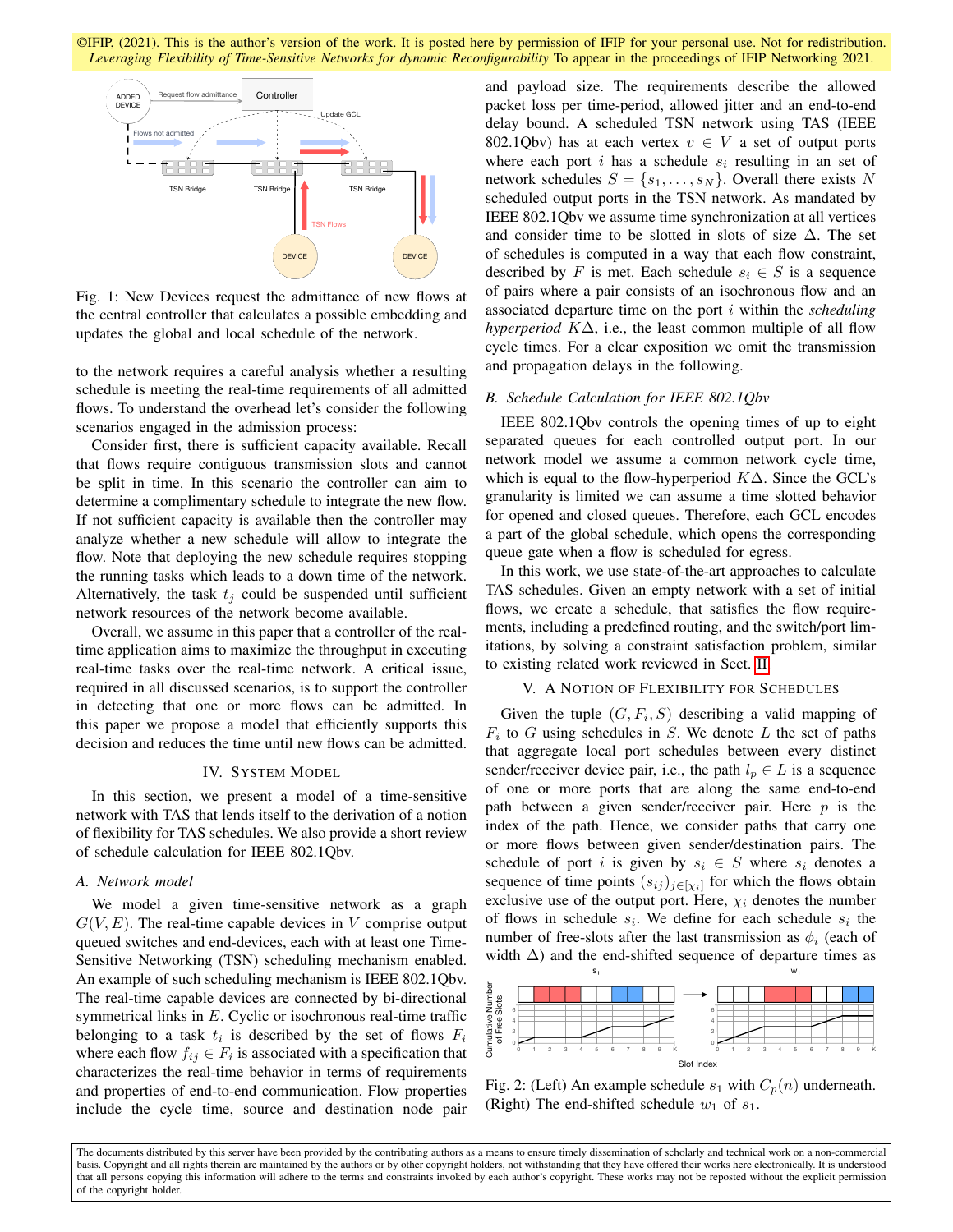$w_i = (s_{i1} + \phi_i, \dots, s_{i\chi_i} + \phi_i)$ . Fig. [2](#page-2-1) depicts an example of such a sequence.

Given a schedule length, i.e., a hyperperiod of length  $K\Delta$ , we denote the cumulative capacity for port  $p$  up to slot index *n* by  $C_p(n) = \sum_k \Delta 1_{\{n \ge a_{pk}\}}$  with  $a_{pk}$  being the time point of the k-th free slot at p with slot index  $n \in [K]$ . Note we use the end-shifted schedule  $w_i$  at each port p for the cumulative capacity. This allows considering scheduling wraps.

Next, we propose the following flexibility notion. We define the *flexibility curve* (flexcurve) for path  $l_p$  as

$$
h_p(n) = \min_{k \in l_p} \sum_{\tau=0}^{K-n} 1_{\{C_k(n+\tau) - C_k(\tau) = n\}}.
$$
 (1)

Note that the flexibility curve is limited by the minimum value of possible flow arrangements for new flows along its path.

*The rationale behind the flexcurve:* It provides the number of possible arrangements for a flow of size  $n\Delta$  at the corresponding bottleneck schedule along a given path between two endpoints. The flexibility curve denotes the "embeddable" flow sizes along the path  $l_p$  for cycles of size  $K\Delta$  and unconstrained end-to-end delay *without* recalculating the schedules for the existing flows along that path. Note that it does not reflect potential flow queue isolation requirements.

Note that the flexcurve considers all potentially overlapping arrangements at each schedule. Restricting the flexcurve to only reflect non-overlapping arrangements, which would directly allow parallel flow embedding, would reduce the encoded information. Through counting overlaps the flexcurve encodes information on the capacity leftover after embedding a flow. The flexcurve encodes various information such as  $h_p(1)$ which denotes the overall *residual free capacity* along a path or  $n_{\max,p} = \arg \min_n h_p(n)|_{h_p(n)>0}$ , which is denoted the maximum embeddable flow size on path p.

## *Numerical Example*

Considering the topology of Fig. [3a](#page-3-0) as a store and forward network we define the following flows:

<span id="page-3-0"></span>

Assume first that Flow 0 is not present yet. Without Flow 0 (red), a scheduler computed the output port schedules in Tab. [I](#page-3-1) with regard to individual flow and queue availability constraints with a resulting hypercycle of 20∆.

<span id="page-3-1"></span>

| Port   Schedule |  |  |  |  |  |  |  |  |  |  |
|-----------------|--|--|--|--|--|--|--|--|--|--|
|                 |  |  |  |  |  |  |  |  |  |  |
|                 |  |  |  |  |  |  |  |  |  |  |
|                 |  |  |  |  |  |  |  |  |  |  |
|                 |  |  |  |  |  |  |  |  |  |  |

TABLE I: Port schedules for the numerical example.

With the given port schedules, we can calculate the flexibility curve for each current and future (Flow 0) path. Note that flexcurves for different non-disjoint paths might be identical if the corresponding bottlenecks are located in the non-disjoint part. In this example, this is the case for Flow 2 (blue) and Flow 3 (orange) where both have identical flexcurves for all embeddable flow sizes because both paths are constrained by the same port (port 5). For Flow 1 (green), the limiting schedule is located at Port 4.

Given the schedule in Tab. [I,](#page-3-1) the resulting flexcurves are visualized in Fig. [3b.](#page-3-0) There are three flexcurves, with two overlapping. Comparing flexcurves directly allows us to compare the immediate *embeddability* of additional flows along the path of each flexcurve. For instance, there are 10 possible arrangements for an additional flow of size 7∆ along the path  $(1, 4, 6, 9)$ . However, only two along the paths  $\{(2, 4, 5), (3, 7, 5)\}.$  Embedding additional flows might impact the flexcurves of all intersecting paths. Affected flexcurves have reduced flexibility because additional flows limit the capacity somewhere along the path.

Calculating the flexcurve along the red flow's path  $(0, 4, 6, 8)$  we directly see that it allows for the immediate embedding of Flow 0 (red). Depending on the actual embedding, i.e., where the flow is assigned at the schedule of each port, the flexcurves are differently affected. Intuitively, this is because additional fragmentation within a schedule reduces the ability to deploy larger flows after the addition.

The path of Flow 0 (red) has its bottleneck at port 4. Scheduling the red flow on port 4 directly after Flow 1 (green) in Tab. [I,](#page-3-1) reduces  $h_{(0,4,6,8)}(1)$  to 12∆, which is equal to the



Fig. 3: (a) Example routes and topology with four flows (red, green, blue, orange) and three switches. Output port numbers are labeled. (b) The resulting flexibility curves for all given paths of each schedule. The flexcurve for path of Flow 2/3 and Flow 0/1 overlap. (c) Flexibility curves after the addition of Flow 0 (red) directly after Flow 1 (green). The capacity loss is shifting the flexibility curve of the path of Flow 1 (green) downwards, and creating new limits for the path of Flow 2 (blue).

The documents distributed by this server have been provided by the contributing authors as a means to ensure timely dissemination of scholarly and technical work on a non-commercial basis. Copyright and all rights therein are maintained by the authors or by other copyright holders, not withstanding that they have offered their works here electronically. It is understood that all persons copying this information will adhere to the terms and constraints invoked by each author's copyright. These works may not be reposted without the explicit permission of the copyright holder.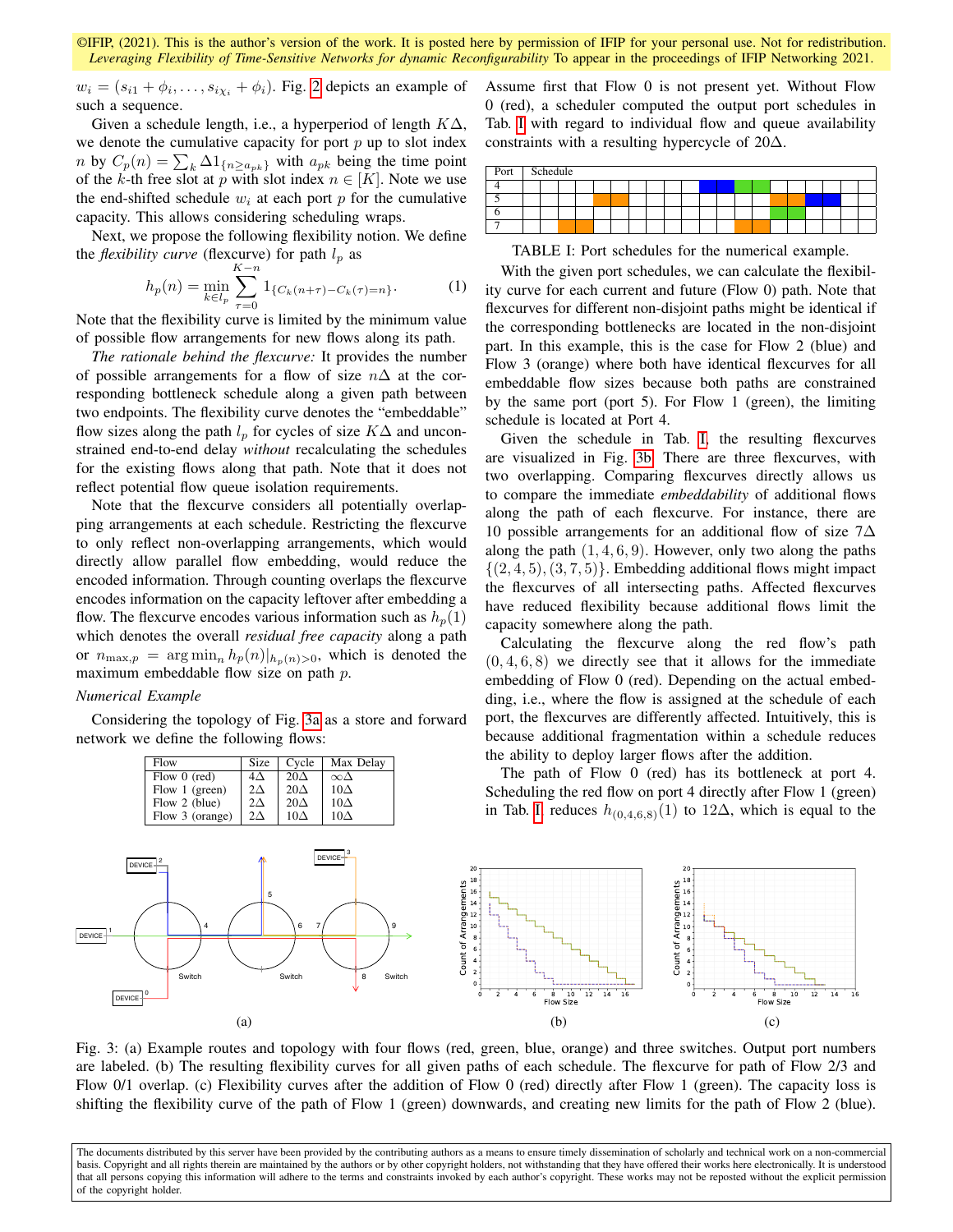©IFIP, (2021). This is the author's version of the work. It is posted here by permission of IFIP for your personal use. Not for redistribution. *Leveraging Flexibility of Time-Sensitive Networks for dynamic Reconfigurability* To appear in the proceedings of IFIP Networking 2021.

<span id="page-4-0"></span>

|                         | Runtime (in $ms$ ) |               |               |                |                |                |  |  |  |
|-------------------------|--------------------|---------------|---------------|----------------|----------------|----------------|--|--|--|
| Added Flows             | initial            | $+1$          | $+2$          | $+3$           | $+4$           | $+5$           |  |  |  |
| Flexcurve<br><b>SMT</b> | 2.48<br>48.30      | 2.37<br>62.00 | 2.32<br>77.72 | 2.47<br>106.36 | 2.76<br>137.90 | 2.81<br>171.09 |  |  |  |

TABLE II: Given Tab. [I](#page-3-1) we compare the runtime of the creation of the flexcurve against a constraint solving approach (SMT) with an increasing number of added flows.

path's limiting residual capacity. However, the introduction of the red flow also changes the blue path's flexcurve, since the residual capacity and therefore limiting schedules for it also change. Until  $n \leq 3$  the blue flexcurve is limited by port 4, larger flows have their bottleneck at port 5, from there the flexcurve follows values of orange's flexcurve.

## VI. APPLICATIONS

In this section we consider two applications of the notion of flexcurves in the context of dynamic reconfiguration of TSN networks with TAS. The first application is a basic admission control of one or multiple new flows at once while the second application revolves around using the flexcurve as an optimization constraint when calculating flow routing in case multiple paths between sender/destination pairs exist.

# *A. Admission Control*

Deciding admissibility is required when a real-time application transitions from one task to the next in Sect. [III.](#page-1-1) Being able to quickly decide which tasks can be admitted reduces computational waiting times. As the residual capacity  $h_n(1)$ does not reflect contiguous free slots it is not sufficient to state the admissibility of a flow of size  $n\Delta$  with  $n > 1$ .

In the following, we sketch how to use the flexibility curve metric to assess the possibility of future flow admissions. The flexibility curve is defined such that it immediately shows a number of arrangements for flow-admissions along a path for flows with unconstrained end-to-end delay, and with a cycle time equal to  $K\Delta$ . After the initial schedule creation, the flexibility curve can be precomputed providing information on the embeddability of future flows. This renders resource exhausting recalculations of the schedule unnecessary and allows rapid insertions of new flows. Note that the creation of the flexibility curve possesses time and space requirements that increase with the hyperperiod and the number of hops. Tab. [II](#page-4-0) shows the runtime requirements of creating all four flexibility curves from the example in Sect. [V,](#page-2-2) and creating a corresponding schedule by solving a SMT problem.

A naive and straightforward approach to check flow admissibility compared to fully scheduling or using flexibility curves is to apply Alg. [1](#page-4-1) with a given path and size of the future flow. Alg. [1](#page-4-1) checks every port schedule along a flow's path whether it has enough capacity to admit the flow. A minimal modification also returns a possible embedding. A main drawback of this simple approach is that it only applies to tasks with single flows as it is not able to decide admissibility for two or more flows simultaneously. For a simultaneous flow

|  |  | <b>Algorithm 1:</b> Naive flow admissibility check |  |
|--|--|----------------------------------------------------|--|
|  |  |                                                    |  |

| <b>Data:</b> Flow = $(\text{path}, \text{size})$         |  |
|----------------------------------------------------------|--|
| <b>Result:</b> True/False: Flow is admissible            |  |
| <b>forall</b> schedule in path <b>do</b>                 |  |
| <b>if</b> size is not embeddable in schedule <b>then</b> |  |
| return False;                                            |  |
|                                                          |  |
| return True;                                             |  |

<span id="page-4-1"></span>admission, a different search is required which warrants the usage of classical scheduling/optimization approaches.

The flexibility curve, however, is able to answer the admissibility question for multiple flows simultaneously. Here, we only need to regard flows that share common output ports along their path. The possibility for flow admission of path independent flows is given by the path's flexcurve.

A simultaneous embedding of multiple flows given by the set  $F_e$  sharing at least one output port is also possible, if all flexibility curves given by the paths of  $F_e$  are able to accommodate all flows  $f \in F_e$ . Hence, we check if

<span id="page-4-2"></span>
$$
\forall f \in F_e : h_p(\sum_{f \in F_e} \text{size}(f)) > 0 \tag{2}
$$

is true, where  $p$  is the path of  $f$ , i.e., whether a continuous gap of free-slots for the sum of all flow sizes  $F_e$  in every flow's path exists. Note that the condition above is only sufficient.

Now, if [\(2\)](#page-4-2) does not hold we can still obtain parallel embedding through considering the set of flows to be embedded  $F_e$ and a set of disaggregated flexcurves as detailed in Alg. [2.](#page-5-12) In the following, we explain how to obtain disaggregated flexcurves to embed a set of flows at once: Considering each flow  $f \in F_e$  in a decreasing order of flow sizes we match every flow  $f_i$  with a disaggregated flexcurve  $h'_{p,i}(n)$ . We obtain the *i*th disaggregated flexcurve  $h'_{p,i}(n)$  by recursive subtraction as

$$
h'_{p,i}(n) = h'_{p,i-1}(n) - \tilde{h}_p(n)
$$
\n(3)

for  $i > 1$ . The first disaggregated flexcurve  $h'_{p,1}(n)$  is calculated by considering the largest embeddable flow size  $n_{\text{max},p}$ on path  $p$  and subtracting the canonical flexibility curve

<span id="page-4-3"></span>
$$
\tilde{h}_p(n) = \begin{cases} n_{\max,p} - n + 1 & \text{if } n \le n_{\max,p}, \\ 0 & \text{otherwise} \end{cases}
$$
 (4)

from the flexcurve  $h_p(n)$  as  $h'_{p,1}(n) = h_p(n) - \tilde{h}_p(n)$ . Observe that we perform the subtraction  $h_p(n_{\text{max}})$  times to remove the count of arrangements for all gaps of flow size  $n_{\text{max}}$ . Note that this method is only applicable if the number of disaggregated flexcurves is larger or equal to the number of flows in  $F_e$ . If there exists more flows than disaggregated flexcurves, an embedding might still be possible, but we cannot decide on admissibility without combinatorial approaches. A fallback to classical scheduling approaches is required.

# *B. Flexibility Optimization and constrained Routing*

In the previous subsection, we considered the application of the flexcurve to answering the question whether one or multiple flows can be admitted to a TSN network. Answering the admissibility question entails concretely scheduling the flow,

The documents distributed by this server have been provided by the contributing authors as a means to ensure timely dissemination of scholarly and technical work on a non-commercial basis. Copyright and all rights therein are maintained by the authors or by other copyright holders, not withstanding that they have offered their works here electronically. It is understood that all persons copying this information will adhere to the terms and constraints invoked by each author's copyright. These works may not be reposted without the explicit permission of the copyright holder.